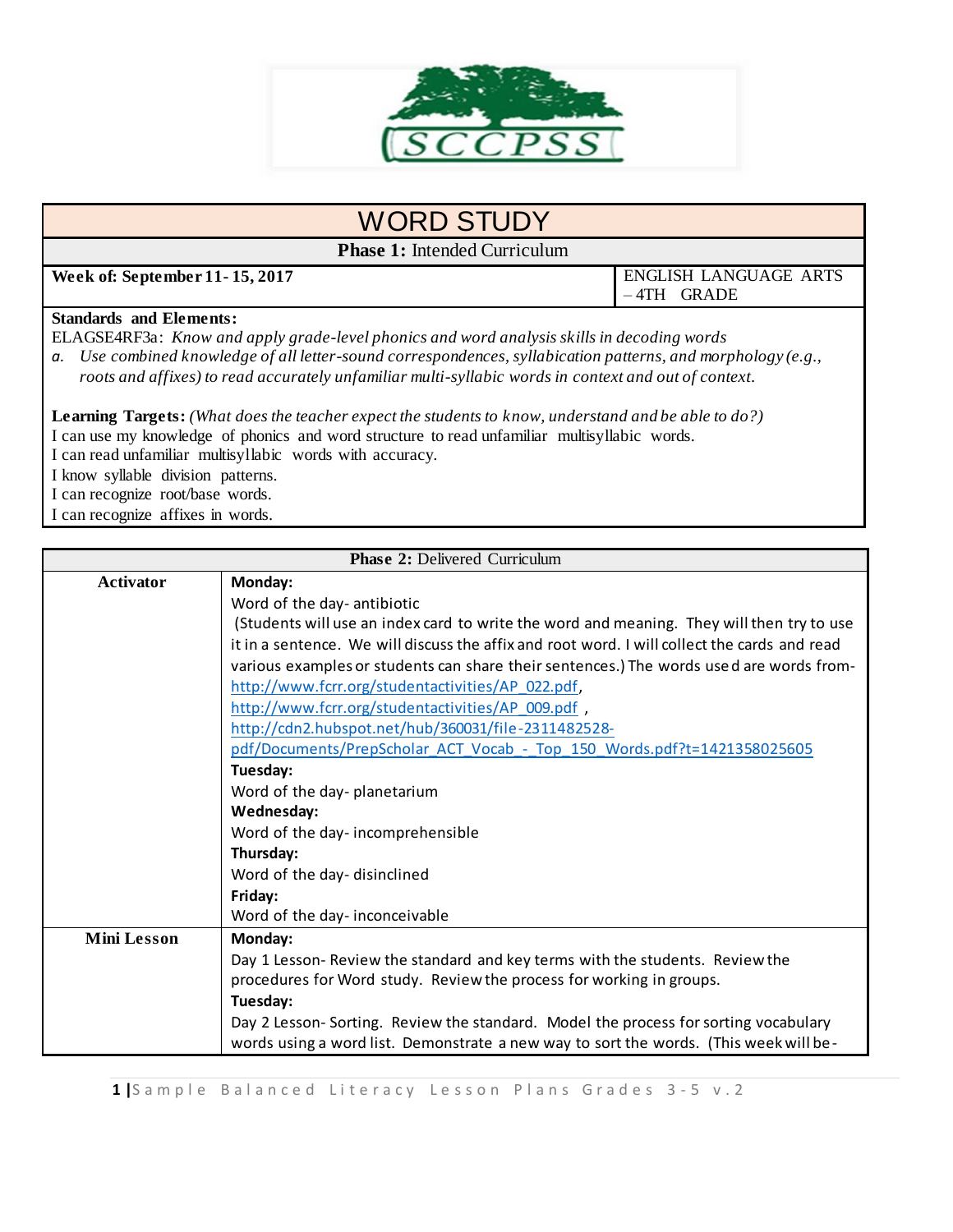|                                                 | Speed sort). Model this activity with a student. Explain to the students that in the<br>upcoming weeks, they will get to practice this activity in their groups.<br>Wednesday:<br>Day 3- The Read- Write Connection. Using the activator or words from a previous read<br>aloud, model how to locate words in context. Explain that they are becoming word<br>detectives on a quest for how that word is used in context. Note to the students that<br>they not find all of their words. Those words are called "oddball." Have the students<br>place those words in that section of their Vocabulary Journals.<br>Thursday:<br>Day 4- Blind Sort. Explain to the students that today they will be completing a blind sort<br>and a game with their words. Model the blind sort to the students. Remind students the<br>procedures for what to do in groups.<br>Friday:<br>Day 5- Assessment. Explain to the students that today they will be completing the<br>assessment. Explain to the students that they will also be completing their writing activity<br>from Wednesday or play a sorting game with their words while you are assessing the<br>other group. Remind students the procedures for what to do in groups.<br>*Lead Teacher and Sped teacher/ Support will rotate leading the activator and mini |
|-------------------------------------------------|-------------------------------------------------------------------------------------------------------------------------------------------------------------------------------------------------------------------------------------------------------------------------------------------------------------------------------------------------------------------------------------------------------------------------------------------------------------------------------------------------------------------------------------------------------------------------------------------------------------------------------------------------------------------------------------------------------------------------------------------------------------------------------------------------------------------------------------------------------------------------------------------------------------------------------------------------------------------------------------------------------------------------------------------------------------------------------------------------------------------------------------------------------------------------------------------------------------------------------------------------------------------------------------------------------------------|
|                                                 | lesson. The other teacher will monitor and make notes on students and provide<br>additional feedback to comments from students.                                                                                                                                                                                                                                                                                                                                                                                                                                                                                                                                                                                                                                                                                                                                                                                                                                                                                                                                                                                                                                                                                                                                                                                   |
| <b>Work Session</b><br><b>Closing/Summarize</b> | Monday:<br>Day 1- Introduction of words and model sorts. (cutting activity)<br>Tuesday:<br>Day 2- Sorting Activity<br>Group A-No peek sort<br>Group B- Sort and Guess<br>Wednesday:<br>Day 3- Read- Write Connection<br>Thursday:<br>Day 4- Blind Sort and games/ Words in context<br>Friday:<br>Day 5- Assessment<br>(Note: Assess Group A first. Allow group B a time to review words with a sorting activity.)<br>*Only if there are two adults in the classroom: The class can be divided into two groups based<br>comprehension level of the students. Group A-Lead Teacher and Group B-Sped teacher/<br>support. (Make sure to rotate so that both teachers can see both groups throughout the<br>week)<br>Monday:                                                                                                                                                                                                                                                                                                                                                                                                                                                                                                                                                                                          |
|                                                 | Exit Ticket- What is the pattern you noticed in your word list?<br>Tuesday:<br>Round the world vocabulary game-Students will say one word from their word study list                                                                                                                                                                                                                                                                                                                                                                                                                                                                                                                                                                                                                                                                                                                                                                                                                                                                                                                                                                                                                                                                                                                                              |
|                                                 | correctly. They will have to try not to repeat any of their words.                                                                                                                                                                                                                                                                                                                                                                                                                                                                                                                                                                                                                                                                                                                                                                                                                                                                                                                                                                                                                                                                                                                                                                                                                                                |

 $\sim$ 

Þ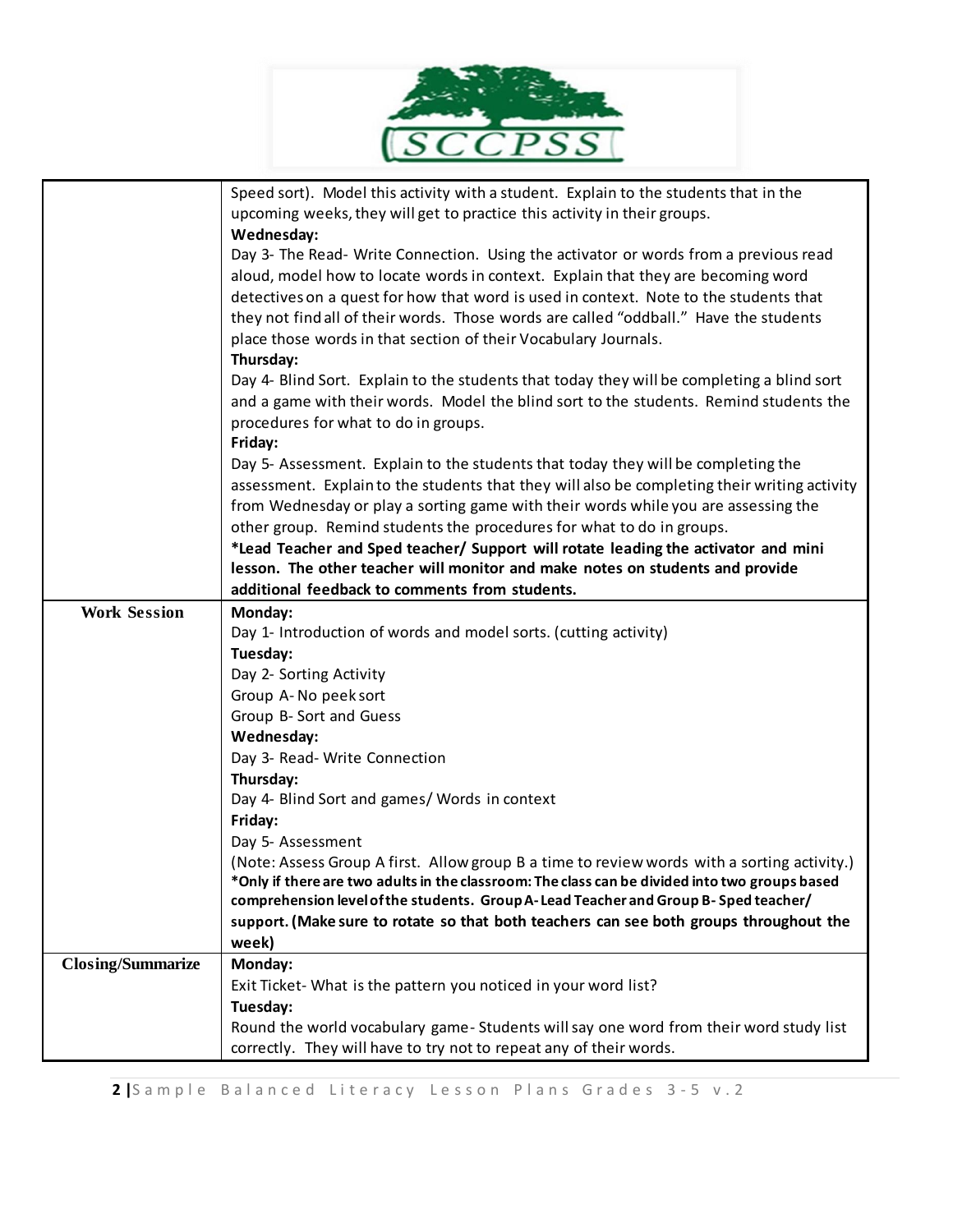

|                                                              | Wednesday:                                                                                                                        |  |                                                                                              |
|--------------------------------------------------------------|-----------------------------------------------------------------------------------------------------------------------------------|--|----------------------------------------------------------------------------------------------|
|                                                              | Exit Ticket-Write a sentence using any of word from your list.                                                                    |  |                                                                                              |
|                                                              | Thursday:                                                                                                                         |  |                                                                                              |
|                                                              |                                                                                                                                   |  | Round the world vocabulary game-Students will say one word from their word study list        |
|                                                              | correctly. They will have to try not to repeat any of their words.                                                                |  |                                                                                              |
|                                                              | Friday:                                                                                                                           |  |                                                                                              |
|                                                              | folders for later use.                                                                                                            |  | Select students to share their writings. Have students place their writings in their writing |
| <b>Differentiation</b>                                       | Groupings:                                                                                                                        |  |                                                                                              |
| <b>Based on Data</b>                                         | Groups have different sorts based on data from the spelling inventory.                                                            |  |                                                                                              |
|                                                              | Group A (met or above)                                                                                                            |  | Group B (Progressing)                                                                        |
|                                                              |                                                                                                                                   |  |                                                                                              |
|                                                              |                                                                                                                                   |  |                                                                                              |
|                                                              |                                                                                                                                   |  |                                                                                              |
|                                                              |                                                                                                                                   |  |                                                                                              |
|                                                              | <b>Accommodations and Modifications:</b><br>Additional support, Repeat directions, and provide additional examples to clarify for |  |                                                                                              |
|                                                              | understanding                                                                                                                     |  |                                                                                              |
| <b>Phase 3: Achieved Curriculum</b>                          |                                                                                                                                   |  |                                                                                              |
| <b>Evidence of Learning</b>                                  | <b>Summative Assessment:</b>                                                                                                      |  | <b>Formative Assessment:</b>                                                                 |
| <b>Assessments</b>                                           | Word Study assessment                                                                                                             |  | Exit tickets, observations                                                                   |
|                                                              |                                                                                                                                   |  |                                                                                              |
| <b>Teacher Reflection</b><br>(Evaluation of Data /Next Step) | As I review the assessments, I may need to make adjustments in my groups based on                                                 |  |                                                                                              |
|                                                              | the success of the students. As new students come into the class, I will need to assess                                           |  |                                                                                              |
|                                                              | them and place them in the right group.                                                                                           |  |                                                                                              |
|                                                              | <b>ADDITIONAL INFORMATION</b>                                                                                                     |  |                                                                                              |
| <b>Technology</b>                                            | Websites:                                                                                                                         |  |                                                                                              |
| Integration                                                  | http://www.fcrr.org/studentactivities/AP_022.pdf,                                                                                 |  |                                                                                              |
|                                                              | http://www.fcrr.org/studentactivities/AP 009.pdf,                                                                                 |  |                                                                                              |
|                                                              | http://cdn2.hubspot.net/hub/360031/file-2311482528-                                                                               |  |                                                                                              |
|                                                              | pdf/Documents/PrepScholar ACT Vocab - Top 150 Words.pdf?t=1421358025605                                                           |  |                                                                                              |
|                                                              | <b>Comments:</b><br>I will continue to use words from the ACT vocabulary list to increase their vocabulary knowledge              |  |                                                                                              |
|                                                              | and provide rigor.                                                                                                                |  |                                                                                              |
| <b>Homework</b>                                              | <b>Teacher generated homework</b>                                                                                                 |  |                                                                                              |
| <b>Material/Resources</b>                                    |                                                                                                                                   |  | Vocabulary Journal, words, scissors, baggies, word list, writing paper, index cards          |
| Other                                                        |                                                                                                                                   |  |                                                                                              |
|                                                              |                                                                                                                                   |  |                                                                                              |
|                                                              |                                                                                                                                   |  |                                                                                              |

# READ ALOUD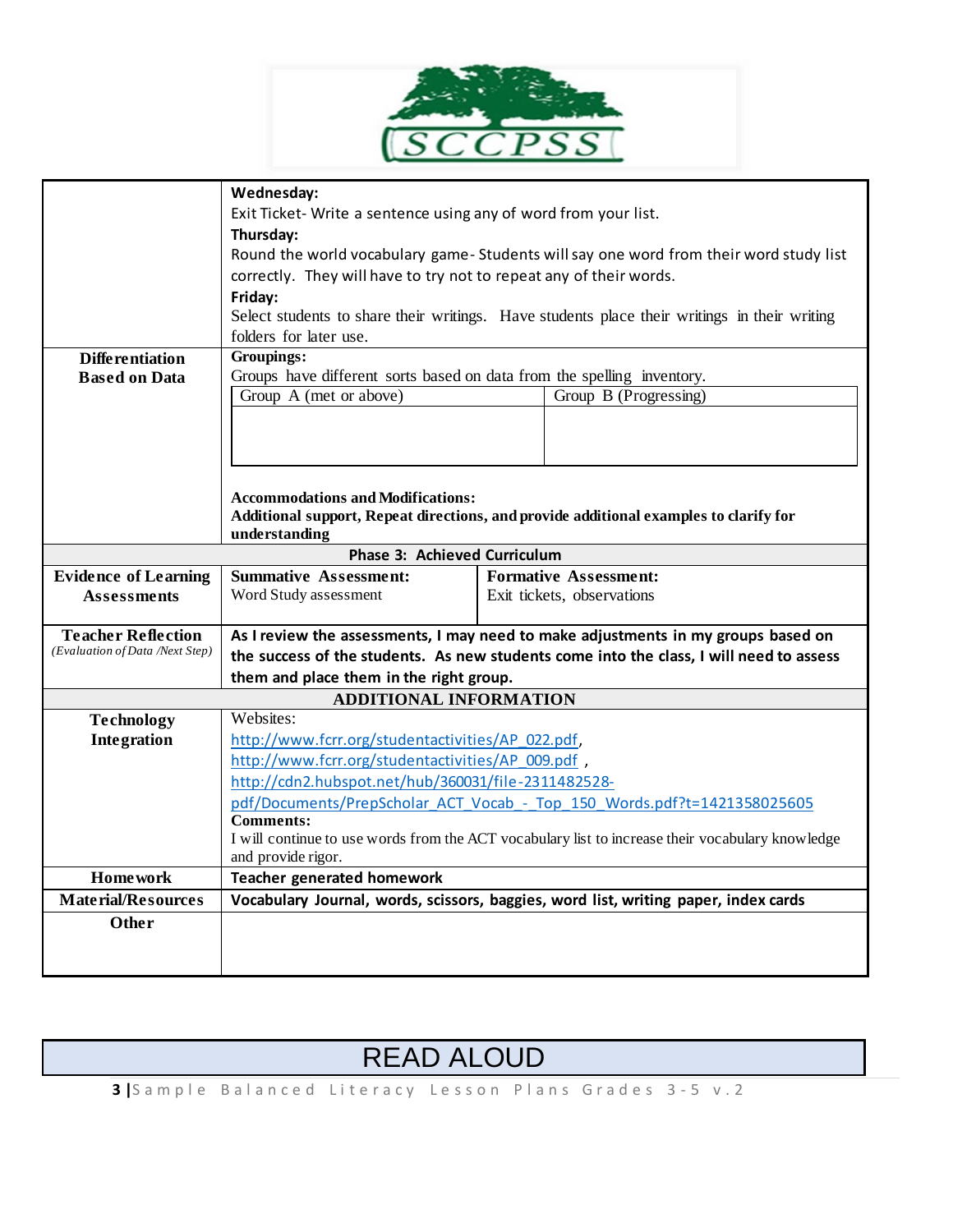

#### **Phase 1:** Intended Curriculum

**Week of: September 11- 15, 2017** ENGLISH LANGUAGE ARTS – 4TH GRADE

#### **Standards and Elements:**

ELAGSE4SL1: Engage effectively in a range of collaborative discussions (one-on-one, in groups, and teacher-led) with diverse partners on grade 4 topics and texts, building on others' ideas and expressing their own clearly ELAGSE4SL2: Paraphrase portions of a text read aloud or information presented in diverse media and formats, including visually, quantitatively, and orally.

ELAGSE4SL4: Report on a topic or text, tell a story, or recount an experience in an organized manner, using appropriate facts and relevant, descriptive details to support main ideas or themes; speak clearly at an understandable pace.

ELAGSE4L6: Acquire and use accurately grade-appropriate general academic and domain-specific vocabulary, including words and phrases that signal precise actions, emotions, or states of being (e.g., quizzed, whined, stammered) and words and phrases basic to a particular topic (e.g., wildlife, conservation, and endangered when discussing animal preservation).

**Learning Targets:** *(What does the teacher expect the students to know, understand and be able to do?)*

I can engage in a collaborative discussion with a partner based on grade 4 topics.

I can paraphrase portions of a read aloud.

I can use appropriate and relevant facts about a given topic or story.

I can use grade 4 general academic and domain specific vocabulary in conversation about a topic or when retelling a story.

| <b>Phase 2: Delivered Curriculum</b> |                                                                                                                                                                                   |  |
|--------------------------------------|-----------------------------------------------------------------------------------------------------------------------------------------------------------------------------------|--|
| Activator                            | Monday:                                                                                                                                                                           |  |
|                                      | Explain that flipper is a broad flat limb without fingers or toes. Tell students that today                                                                                       |  |
|                                      | they are going to hear another Cinderella version but only with animals- penguins. Her<br>evil stepmother and step sisters mistreat her, but will she go to a ball like the other |  |
|                                      | Cinderellas and who or what will be her fairy godmother?                                                                                                                          |  |
|                                      | Tuesday:                                                                                                                                                                          |  |
|                                      | Pretend you are a penguin. Discuss with a partner whether or not you would help the                                                                                               |  |
|                                      | prince find Cinderella.                                                                                                                                                           |  |
|                                      | Wednesday:                                                                                                                                                                        |  |
|                                      | Explain that a lad is a boy or young man. Tell the students that today they are going to                                                                                          |  |
|                                      | hear an Irish version of Cinderella which is about a lad who is mistreated by his                                                                                                 |  |
|                                      | stepmother and stepsisters. How can a lad with big feet find love in the hills of Ireland?                                                                                        |  |
|                                      | Thursday:                                                                                                                                                                         |  |
|                                      | Pretend that you accompanied Becan on an adventure. Turn and talk to a partner about                                                                                              |  |
|                                      | that journey.                                                                                                                                                                     |  |
|                                      | Friday:                                                                                                                                                                           |  |
|                                      | Explain to the students that Bigfoot is a large apelike creature supposedly found in                                                                                              |  |
|                                      | northwestern America. Tell the students that today they are going to hear about a Bigfoot                                                                                         |  |
|                                      | named Ella who is being mistreated by her stepsisters. Will she capture the heart of the                                                                                          |  |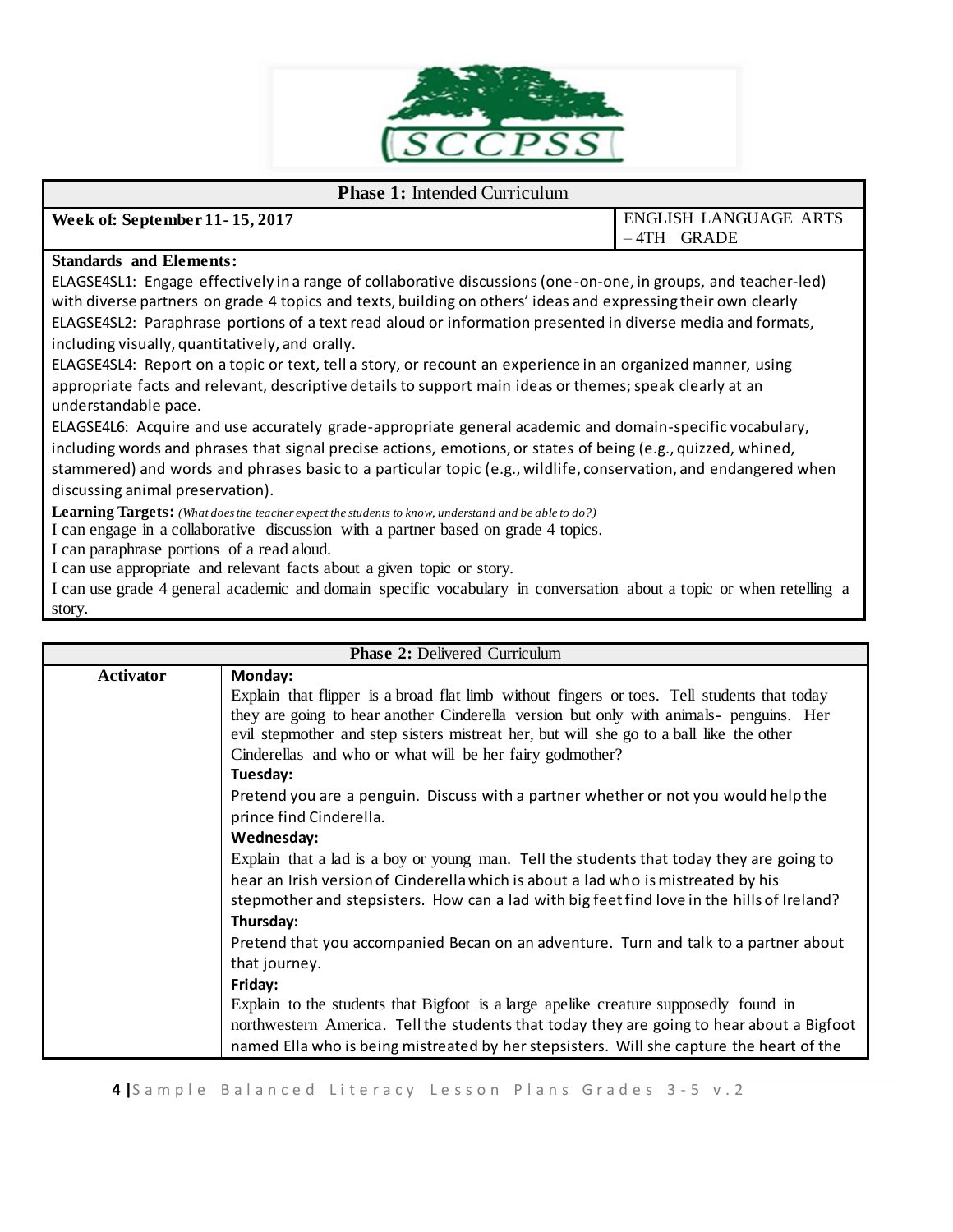

|                    | big hairy prince Bigfoot? Will we have the same Cinderella ending to our story?                                    |
|--------------------|--------------------------------------------------------------------------------------------------------------------|
| <b>Mini Lesson</b> | Monday:                                                                                                            |
|                    | Explain to the students that the story Cinderella Penguin or The little Glass Flipper by                           |
|                    | Janet Perlman is a fairytale.                                                                                      |
|                    | Explain that a fairytale is a type of short story that typically features folkloric fantasy                        |
|                    | characters. Explain the vocabulary words for the story: amazement, curtsies, delicate,                             |
|                    | shabby, and spluttering. Other words include portrayal and nontraditional. (Provide the                            |
|                    | students with definitions to the words).                                                                           |
|                    | Review the activator to set the stage for the read aloud.                                                          |
|                    | Read the story. As you read the story stop on the following pages to discuss/turn and                              |
|                    | talk:                                                                                                              |
|                    | Pp 4, 16, & 27- 32 Note traditional story elements<br>$\bullet$                                                    |
|                    | What details does the author use to show that Cinderella is worthy of marrying the<br>$\bullet$                    |
|                    | prince and her stepsisters are not?                                                                                |
|                    | Pp 8 & 10 How does the author use dialogue to show character traits?                                               |
|                    | Tuesday:                                                                                                           |
|                    | Review the summary.                                                                                                |
|                    | Review vocabulary. Provide examples and non-examples. Have students turn and talk.                                 |
|                    | Reread text.                                                                                                       |
|                    | Discussion while reading:                                                                                          |
|                    | How does the author show that the stepsisters are selfish and vain, whereas<br>٠<br>Cinderella is kind and gentle? |
|                    | Pp 14-15 How does the author use the illustrations to reflect changes in the<br>٠<br>characters?                   |
|                    |                                                                                                                    |
|                    | Pp18-19 How does the author use humor in the story?<br>$\bullet$                                                   |
|                    | Wednesday:<br>Explain to the students that the story The Irish Cinderlad by Shirley Climo is a fairytale.          |
|                    | Explain that a fairytale is a type of short story that typically features folkloric fantasy                        |
|                    | characters. Explain the vocabulary words for the story: coiled, fate, foretold, heaved, and                        |
|                    | pounce. Other words include hero and legend. (Provide the students with definitions to                             |
|                    | the words).                                                                                                        |
|                    | Review the activator to set the stage for the read aloud.                                                          |
|                    | Read the story. As you read the story stop on the following pages to discuss/turn and                              |
|                    | talk:                                                                                                              |
|                    | P 7- Explain how dialogue reveals characters' trait.                                                               |
|                    | P 10- Who serves as the fairy godmother in this story? Why does this make sense in                                 |
|                    | this version?                                                                                                      |
|                    | Thursday:                                                                                                          |
|                    | Review the summary.                                                                                                |
|                    | Review vocabulary. Provide examples and non-examples. Have students turn and talk.                                 |
|                    | Reread text.                                                                                                       |
|                    | Discussion while reading:                                                                                          |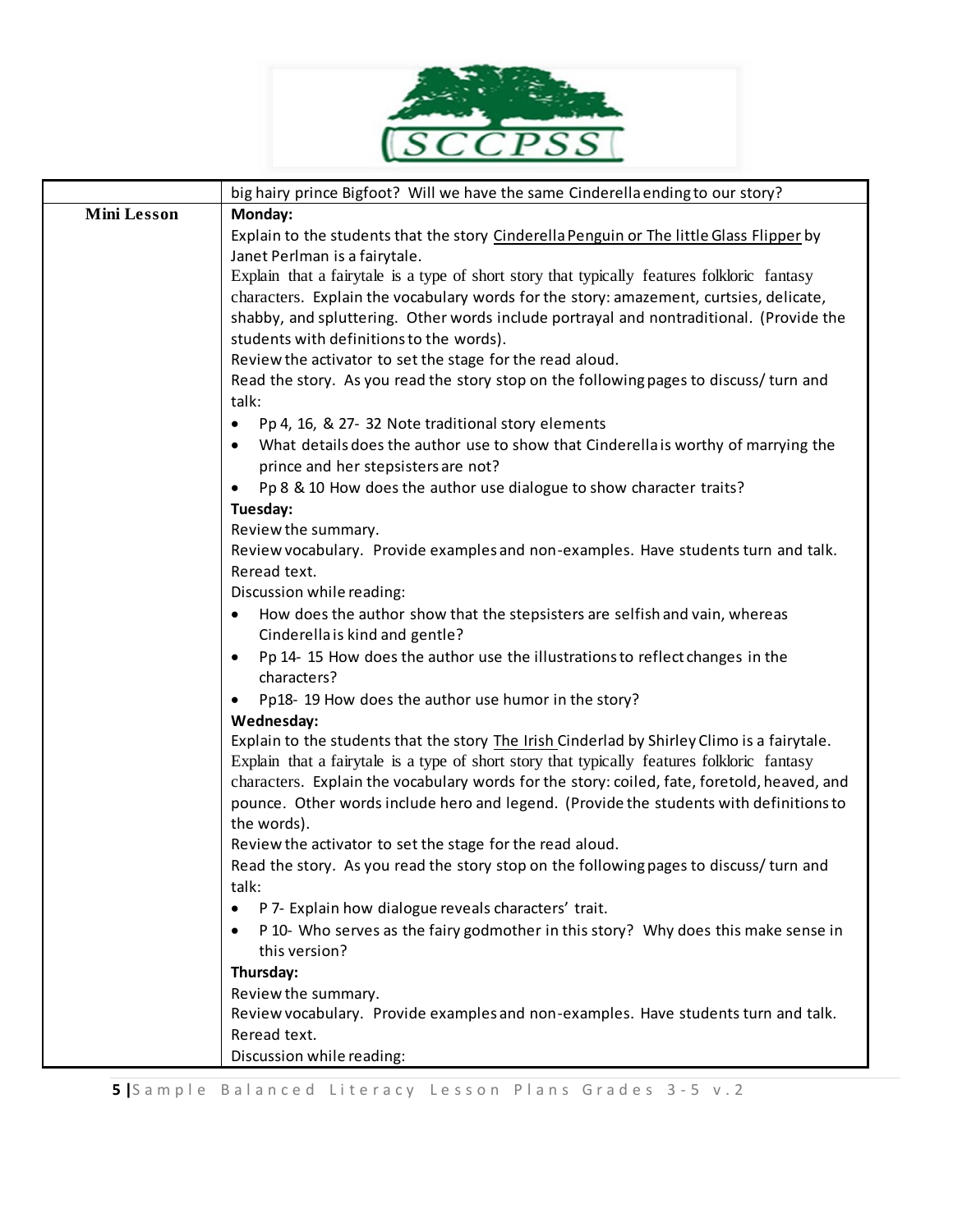|                     | P 8- How are sensory details used to describe characters and actions?<br>٠<br>P 24- Why do you think the author added Becan's adventures with the giant and the<br>dragons? How do they make Becan different from the other Cinderella characters?<br>Friday:<br>Explain to the students that the story Bigfoot Cinderrrrrella by Tony Johnson is a fairytale.<br>Explain that a fairytale is a type of short story that typically features folkloric fantasy<br>characters. Explain the vocabulary words for the story: despised, putrid, reek, and<br>tantrums. Other words include environment and respect. (Provide the students with<br>definitions to the words).<br>Review the activator to set the stage for the read aloud.<br>Read the story. As you read the story stop on the following pages to discuss/turn and<br>talk:<br>Select questions from Stopping point<br>$\bullet$<br>Lead Teacher and Sped teacher/ Support will rotate leading the activator and read<br>aloud. The other teacher will monitor and make notes on students and provide<br>additional feedback to comments from students.                                                                                                                                                                                                                                                                                                                                                                                            |
|---------------------|---------------------------------------------------------------------------------------------------------------------------------------------------------------------------------------------------------------------------------------------------------------------------------------------------------------------------------------------------------------------------------------------------------------------------------------------------------------------------------------------------------------------------------------------------------------------------------------------------------------------------------------------------------------------------------------------------------------------------------------------------------------------------------------------------------------------------------------------------------------------------------------------------------------------------------------------------------------------------------------------------------------------------------------------------------------------------------------------------------------------------------------------------------------------------------------------------------------------------------------------------------------------------------------------------------------------------------------------------------------------------------------------------------------------------------------------------------------------------------------------------------------|
| <b>Work Session</b> | Monday:<br>Text features- similarities with traditional text<br>Discussion-Thinking about the text-Say: This book features a traditional retelling of the<br>Cinderella tale. The major difference is that all the characters are penguins. Why do you<br>think the author, who also illustrated the book, chose to replace people with penguins?<br>(include vocabulary words)<br>Create an anchor chart noting the similarities with the traditional story.<br>Tuesday:<br>Review text feature - anchor chart<br>Discussion-Thinking beyond the text-Ask: Like most fairy tales, this ends with the main<br>character getting married and living happily ever after. Why do you think most fairytales<br>end this way? Why doesn't the story tell what happened after the wedding? (include<br>vocabulary words)<br>Wednesday:<br>Text feature- Author's Note<br>Discussion-Analyze the Text-Figurative Language<br>Thursday:<br>Text Features- Compare and Contrast other versions of Cinderella<br>Discussion-Analyze the Text-Characters<br>Friday:<br>Text features- (illustrations)<br>Discussion-Analyze the Text: Theme and Figurative Language(include vocabulary words)<br>Create an anchor chart to compare and contrast story with other versions of Cinderella.<br>*Only if there are two adults in the classroom: The class can be divided into two groups based<br>comprehension level of the students. Group A- Lead Teacher and Group B- Sped teacher/support.<br>Groups will rotate daily. |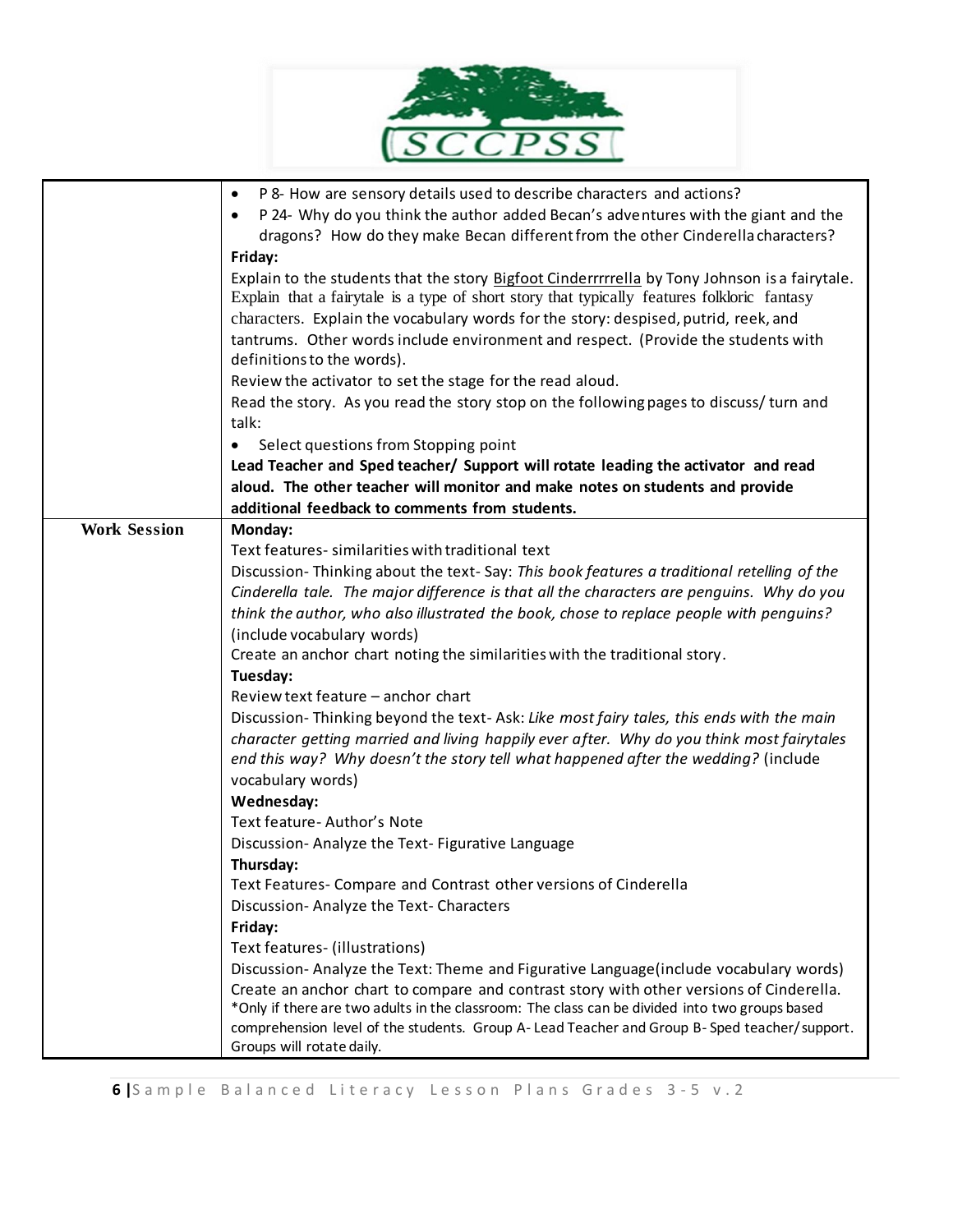

| <b>Closing/Summarize</b>                                     | Monday:                                                                                                                                                                       |                                                                                    |  |  |
|--------------------------------------------------------------|-------------------------------------------------------------------------------------------------------------------------------------------------------------------------------|------------------------------------------------------------------------------------|--|--|
|                                                              | Review vocabulary words. Why did Cinderella wear shabby clothes?                                                                                                              |                                                                                    |  |  |
|                                                              | Tuesday:                                                                                                                                                                      |                                                                                    |  |  |
|                                                              | Review vocabulary words. Why is this version of Cinderella considered to be                                                                                                   |                                                                                    |  |  |
|                                                              | nontraditional?                                                                                                                                                               |                                                                                    |  |  |
|                                                              | Wednesday:                                                                                                                                                                    |                                                                                    |  |  |
|                                                              | Review vocabulary words. What was the fate of Becan in the story?                                                                                                             |                                                                                    |  |  |
|                                                              | Thursday:                                                                                                                                                                     |                                                                                    |  |  |
|                                                              | Review the vocabulary words. How does Becan become a hero?                                                                                                                    |                                                                                    |  |  |
|                                                              | Friday:                                                                                                                                                                       |                                                                                    |  |  |
|                                                              |                                                                                                                                                                               | Review the vocabulary words. Given an example of comparing using like or as with a |  |  |
|                                                              | vocabulary word- ex. his feet reek like skunk's spray                                                                                                                         |                                                                                    |  |  |
| <b>Differentiation</b>                                       | Groupings:                                                                                                                                                                    |                                                                                    |  |  |
| <b>Based on Data</b>                                         | This is a whole group activity.                                                                                                                                               |                                                                                    |  |  |
|                                                              | <b>Accommodations and Modifications:</b>                                                                                                                                      |                                                                                    |  |  |
|                                                              | Additional support, Repeat directions, and provide additional examples to clarify for                                                                                         |                                                                                    |  |  |
|                                                              | understanding                                                                                                                                                                 |                                                                                    |  |  |
| <b>Phase 3: Achieved Curriculum</b>                          |                                                                                                                                                                               |                                                                                    |  |  |
| <b>Evidence of Learning</b>                                  | <b>Summative Assessment:</b><br><b>Formative Assessment:</b>                                                                                                                  |                                                                                    |  |  |
| <b>Assessments</b>                                           | Observation                                                                                                                                                                   | Exit ticket                                                                        |  |  |
|                                                              |                                                                                                                                                                               |                                                                                    |  |  |
|                                                              |                                                                                                                                                                               |                                                                                    |  |  |
| <b>Teacher Reflection</b><br>(Evaluation of Data /Next Step) | I chose to switch books (The Irish Cinderlad for Cinderellis and the Glass Hill) because of                                                                                   |                                                                                    |  |  |
|                                                              | the complexity and length of the book. The Irish Cinderlad a shorter read that I can<br>complete in two days. Cinderellis and the Glass Hill is a chapter book that should be |                                                                                    |  |  |
|                                                              | extended for the week.                                                                                                                                                        |                                                                                    |  |  |
|                                                              | <b>ADDITIONAL INFORMATION</b>                                                                                                                                                 |                                                                                    |  |  |
|                                                              | Internet- images of Ireland and Bigfoot                                                                                                                                       |                                                                                    |  |  |
| <b>Technology</b><br>Integration                             |                                                                                                                                                                               |                                                                                    |  |  |
|                                                              | <b>Comments:</b>                                                                                                                                                              |                                                                                    |  |  |
| <b>Homework</b>                                              |                                                                                                                                                                               | Students will read for at least 20 minutes per night. Use the vocabulary words in  |  |  |
|                                                              | conversation with parents, family and/ or friends.                                                                                                                            |                                                                                    |  |  |
| <b>Material/Resources</b>                                    | Text, chart paper, Comprehension Club manual                                                                                                                                  |                                                                                    |  |  |
| Other                                                        |                                                                                                                                                                               |                                                                                    |  |  |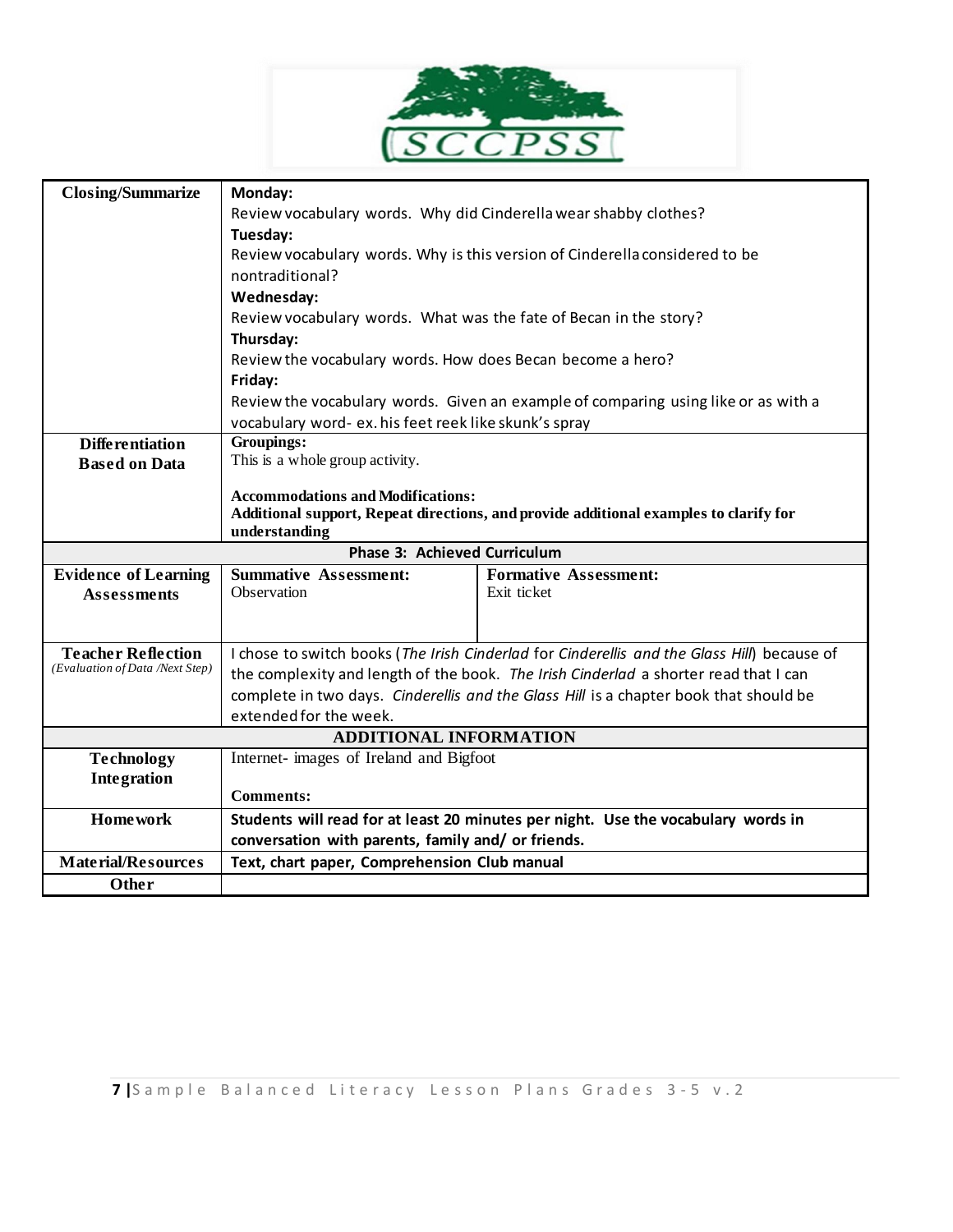

## READING WORKSHOP Mini-Lesson

**Phase 1:** Intended Curriculum

**Week of: September 11- 15, 2017** ENGLISH LANGUAGE ARTS – 4TH GRADE

#### **Standards and Elements:**

ELAGSE4RL4 Determine the meaning of words and phrases as they are used in a text, including those that allude to significant characters found in mythology

**Learning Targets:** *(What does the teacher expect the students to know, understand and be able to do?)*

- I CAN identify unknown words in a text
- I CAN make connections between definitions and the author's use of the word in the text
- I CAN transfer understanding to identify similar allusions in various contexts/texts

| <b>Phase 2: Delivered Curriculum</b> |                                                                                            |  |  |  |
|--------------------------------------|--------------------------------------------------------------------------------------------|--|--|--|
| Activator                            | Monday: Quick Talk- Establish a specified time frame (1-2 min., perhaps using a timer to   |  |  |  |
|                                      | signal when time is up). Then, tell students to engage in "quick talks" to express their   |  |  |  |
|                                      | thinking/learning about an issue related to the upcoming lesson. (Could also say: "A talks |  |  |  |
|                                      | for 1 minute, B talks for 1 minute.")                                                      |  |  |  |
|                                      | Tuesday: Create a concept map using the word Herculean.                                    |  |  |  |
|                                      | Wednesday: Have students list 2 (or any number) of questions they would like to pursue     |  |  |  |
|                                      | in relation to the focus of the lesson-the term is Chaos. (Don't read the word aloud).     |  |  |  |
|                                      | Thursday: Create a concept map using the word Sirens.                                      |  |  |  |
|                                      | Friday: Have students engage in dramatic creations that predict or anticipate the learning |  |  |  |
|                                      | to come in a lesson Charades using previous concept map words.                             |  |  |  |
| <b>Mini Lesson</b>                   | Monday:                                                                                    |  |  |  |
|                                      | Review the decomposed standard. Model through IXL- https://www.ixl.com/ela/grade-          |  |  |  |
|                                      | 4/interpret-the-meaning-of-an-allusion-from-its-source Explain the process for determine   |  |  |  |
|                                      | the meaning of the word through the use of allusion.                                       |  |  |  |
|                                      | Tuesday:                                                                                   |  |  |  |
|                                      | Review the decomposed standard. Refer back to the activator to discuss the term            |  |  |  |
|                                      | "Herculean." Explain how an allusion is a statement that hints at something rather than    |  |  |  |
|                                      | being direct. Use the analogy of Herculean and Hercules. Discuss the origin of the term    |  |  |  |
|                                      | Herculean according to mythology.                                                          |  |  |  |
|                                      | Wednesday:                                                                                 |  |  |  |
|                                      | Review the standard. Model using the FCRR Know or No graphic Organizer                     |  |  |  |
|                                      | http://www.fcrr.org/curriculum/PDF/G4-5/45VPartThree.pdf                                   |  |  |  |
|                                      | Thursday:                                                                                  |  |  |  |
|                                      | Review standard. Model writing your own allusion sentence using terms previously           |  |  |  |
|                                      | discussed in class.                                                                        |  |  |  |
|                                      | Friday:                                                                                    |  |  |  |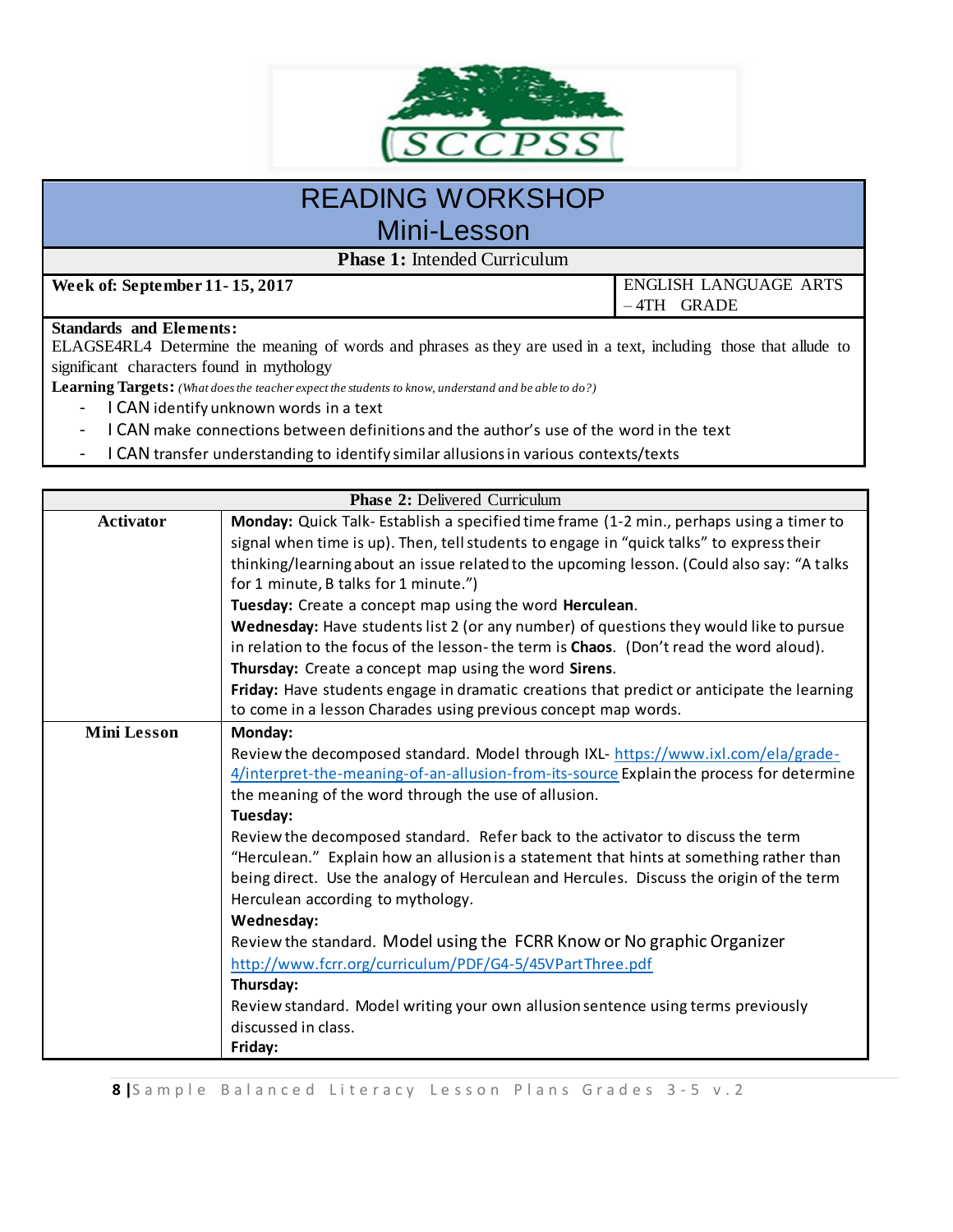

|                        | Explain the process for the performance task                                                                                                                             |  |  |
|------------------------|--------------------------------------------------------------------------------------------------------------------------------------------------------------------------|--|--|
| <b>Guided Practice</b> | Monday:                                                                                                                                                                  |  |  |
|                        | Have the students practice by projecting the following examples-                                                                                                         |  |  |
|                        | <b>Ex. 1: Student 1:</b> "I couldn't believe that I lifted the heavy barbells high above my head in                                                                      |  |  |
|                        | the weight room this morning."                                                                                                                                           |  |  |
|                        | Student 2: "You're an Incredible Hulk for sure!"                                                                                                                         |  |  |
|                        | What does Incredible Hulk mean?                                                                                                                                          |  |  |
|                        | (Hulk refers to Marvel superhero)                                                                                                                                        |  |  |
|                        | Ex. 2 "Hey! Guess who the new Newton of our school is?"<br>What does Newton mean?                                                                                        |  |  |
|                        | (Newton means a genius student, alludes to a famous scientist Isaac Newton.)                                                                                             |  |  |
|                        | Tuesday:                                                                                                                                                                 |  |  |
|                        | Emphasize vocabulary derived from allusions to mythological characters when reading                                                                                      |  |  |
|                        | literary texts (e.g. Pandora's box, Achilles heel, Midas touch). Refer to the Guidance for                                                                               |  |  |
|                        | Chart. Model by reading http://myths.e2bn.org/mythsandlegends/textonly562-                                                                                               |  |  |
|                        | pandoras-box.html about Pandora's Box.                                                                                                                                   |  |  |
|                        | Wednesday:                                                                                                                                                               |  |  |
|                        | Practice with students using the various examples. Post on chart paper or project and                                                                                    |  |  |
|                        | have the student determine the meaning.                                                                                                                                  |  |  |
|                        | "He was a real Romeo with the ladies." Romeo, the lead character in Shakespeare's                                                                                        |  |  |
|                        | play, Romeo and Juliet, is considered to be a true romantic hero, and won over Juliet                                                                                    |  |  |
|                        | against her family's wishes.                                                                                                                                             |  |  |
|                        | "Chocolate was her Achilles' heel." This means that her weakness was her love of<br>$\bullet$                                                                            |  |  |
|                        | chocolate. Achilles is a character in Greek mythology who was thought to be                                                                                              |  |  |
|                        | invincible. His mother dipped him in magical water when he was a baby, and she held<br>him by the heel. So his heel was the only part of him not protected by the magic. |  |  |
|                        | Read more at http://examples.yourdictionary.com/examples-of-                                                                                                             |  |  |
|                        | allusion.html#5qQEoiGlz5ssQvX8.99                                                                                                                                        |  |  |
|                        | Thursday:                                                                                                                                                                |  |  |
|                        | Students will practice creating their own sentences using allusion. They will use                                                                                        |  |  |
|                        | the previous charts to help their own or in groups.                                                                                                                      |  |  |
|                        | Friday:                                                                                                                                                                  |  |  |
|                        | Performance Task 1                                                                                                                                                       |  |  |
|                        | Select a literary text containing multiple mythological allusions. Guide students in                                                                                     |  |  |
|                        | discovering these unknown words. Students will make lists of unfamiliar vocabulary (in                                                                                   |  |  |
|                        | vocabulary notebooks, on Google Docs, etc.). Provide resources (e.g. myths, dictionaries,                                                                                |  |  |
|                        | and internet) for students to research the meanings of unknown words. Students may                                                                                       |  |  |
|                        | compare/contrast the stories of mythological characters with the use of allusion in the                                                                                  |  |  |
|                        | context of the current text and create a product to explain the connections to their peers.                                                                              |  |  |
| <b>Transition</b>      | Monday: Review the rotation of stations with the students. Review the rituals and                                                                                        |  |  |
|                        | routines for stations and for asking for assistance.                                                                                                                     |  |  |
|                        | Tuesday:                                                                                                                                                                 |  |  |
|                        | Prompt students to add words in their Reader's notebook while they are in the Listening                                                                                  |  |  |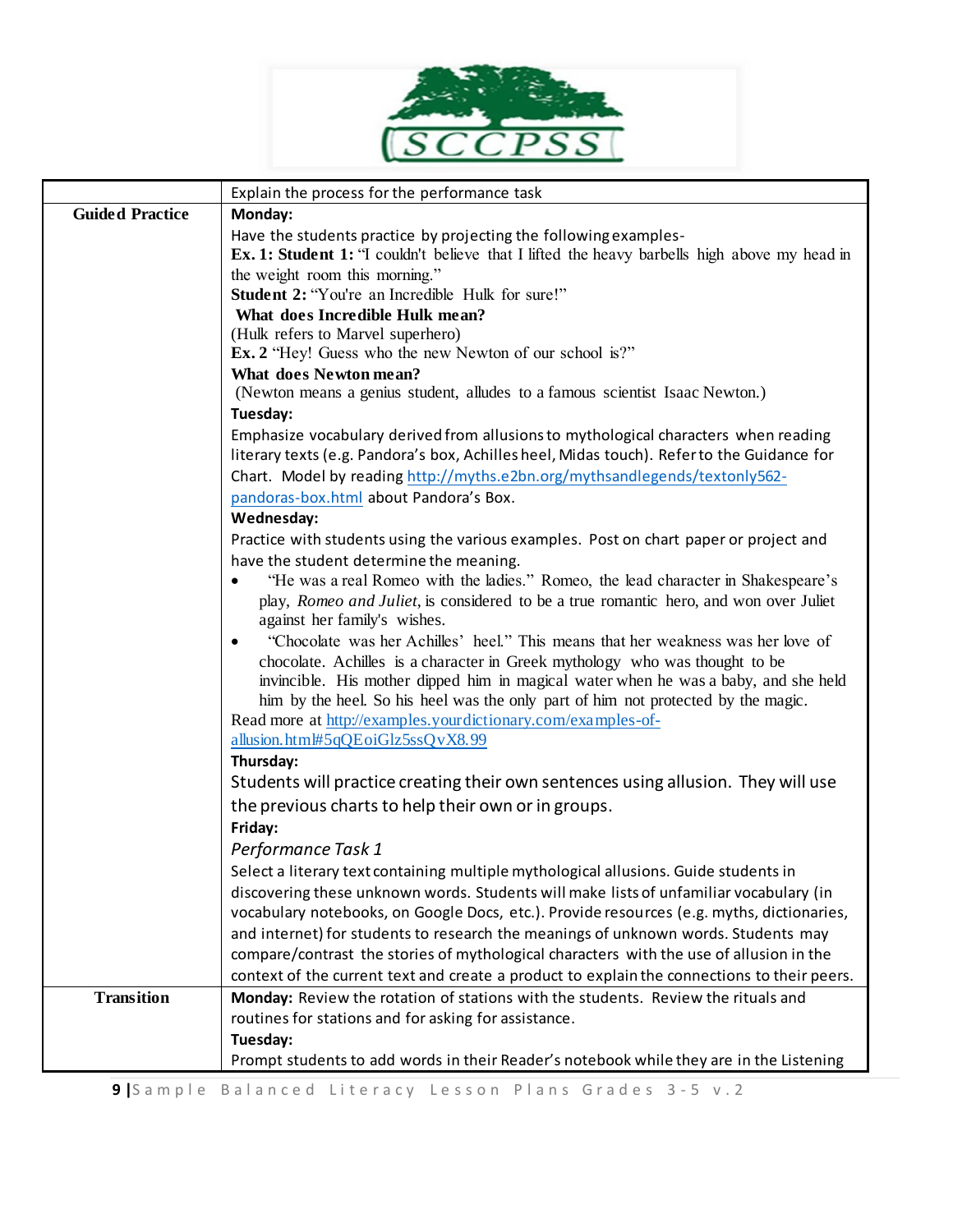

|                                                                                                                                                                                                | to Reading, Reading to Self, and Reading to Someone stations.<br>Wednesday:<br>Prompt students to add words in their Reader's notebook while they are in the Listening<br>to Reading, Reading to Self, and Reading to Someone stations.<br>Thursday:<br>Review the rotation of stations with the students. Review the rituals and routines for<br>stations and for asking for assistance.<br>Friday:<br>Prompt students to share their information about the phrase Midas touch. Remind<br>students to continue to add words in their Reader's notebook while they are in the<br>different stations.                                                                                                                                                                                                                                                                                                                                                                                                                                                                                                                                                                                                     |                      |                                                                  |                                       |
|------------------------------------------------------------------------------------------------------------------------------------------------------------------------------------------------|----------------------------------------------------------------------------------------------------------------------------------------------------------------------------------------------------------------------------------------------------------------------------------------------------------------------------------------------------------------------------------------------------------------------------------------------------------------------------------------------------------------------------------------------------------------------------------------------------------------------------------------------------------------------------------------------------------------------------------------------------------------------------------------------------------------------------------------------------------------------------------------------------------------------------------------------------------------------------------------------------------------------------------------------------------------------------------------------------------------------------------------------------------------------------------------------------------|----------------------|------------------------------------------------------------------|---------------------------------------|
|                                                                                                                                                                                                |                                                                                                                                                                                                                                                                                                                                                                                                                                                                                                                                                                                                                                                                                                                                                                                                                                                                                                                                                                                                                                                                                                                                                                                                          | <b>Work Stations</b> |                                                                  |                                       |
| <b>Guided Reading</b><br><b>Read to Self</b><br><b>Read to Someone</b><br><b>Working on Writing</b><br>Word Work<br><b>Listen to Reading</b><br><b>Technology</b><br><b>Science/Social St.</b> | <b>Groupings &amp; Strategy:</b><br>Each week the students will rotate to various stations and complete tasks. While<br>students are in stations/ centers, the teacher, EIP, and Sped teacher/ support will pull<br>students for guided reading.<br>Weekly or Biweekly, the teachers and Sped teacher/ Support will conference with<br>students about their reading through running record and reading comprehension review.<br><b>Center Rotation:</b><br><b>Read to Self</b> – self-selected text<br><b>Read to Someone - self-selected text</b><br><b>Working on Writing</b> $-$ center task cards<br>Word Work – complete Sort activities $& FCRR$ – morphemic structures<br><b>Listen to Reading - myOn</b><br>Technology - research projects / Moby Max<br>Science/Social St. - research projects<br>Guided Reading Groups (groups for two weeks. Students may need to move based on<br>improvements in reading and comprehending information. Students will be reassessed and<br>typically moved after two weeks to four weeks of guided reading):<br>Some classes may have two groups on the same level. There should not be more than 4- 6<br>students in a group.<br><b>Homogeneous Groups</b> |                      |                                                                  |                                       |
|                                                                                                                                                                                                | U of Florida                                                                                                                                                                                                                                                                                                                                                                                                                                                                                                                                                                                                                                                                                                                                                                                                                                                                                                                                                                                                                                                                                                                                                                                             | <b>Florida St</b>    | <b>UGA</b>                                                       | Savannah St                           |
|                                                                                                                                                                                                | Group<br>Rated from lowest to highest<br>U of Florida (every day)                                                                                                                                                                                                                                                                                                                                                                                                                                                                                                                                                                                                                                                                                                                                                                                                                                                                                                                                                                                                                                                                                                                                        |                      | Skills Focus (Based on the level of<br>groups/ interest/ Wilson) | Fluency and basic comprehension-Below |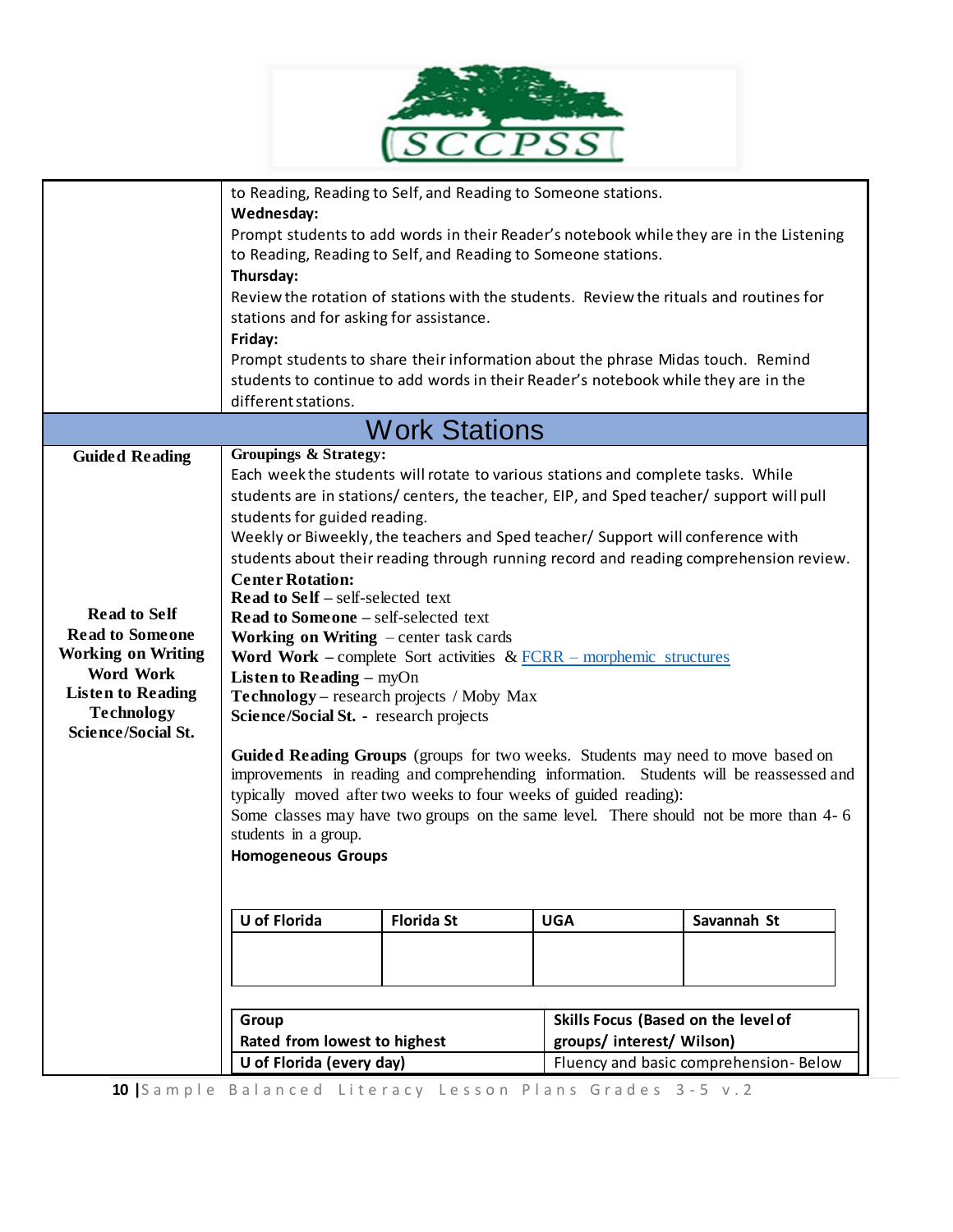

|                                                                                                               | Lead and/ or Sped Teacher                                                                                                                          |                     | grade level but close                                                                                           |  |
|---------------------------------------------------------------------------------------------------------------|----------------------------------------------------------------------------------------------------------------------------------------------------|---------------------|-----------------------------------------------------------------------------------------------------------------|--|
|                                                                                                               | Florida St (every day)                                                                                                                             |                     | Comprehension and vocabulary                                                                                    |  |
|                                                                                                               | Lead and/ or Sped Teacher                                                                                                                          |                     | On grade level                                                                                                  |  |
|                                                                                                               | UGA (three days a week)                                                                                                                            |                     | Comprehension and vocabulary                                                                                    |  |
|                                                                                                               | Lead and/ or Sped Teacher                                                                                                                          |                     | On grade level                                                                                                  |  |
|                                                                                                               | Savannah St (three days a week)                                                                                                                    |                     | Comprehension and vocabulary-                                                                                   |  |
|                                                                                                               | Lead and/ or Sped Teacher                                                                                                                          |                     | Above grade level                                                                                               |  |
|                                                                                                               | Intervention:                                                                                                                                      |                     |                                                                                                                 |  |
|                                                                                                               |                                                                                                                                                    |                     | Students will be grouped based on their level. The intervention group will work with                            |  |
|                                                                                                               | students using MAP review and Fluency Assessment.                                                                                                  |                     |                                                                                                                 |  |
|                                                                                                               | <b>Accommodations and Modifications:</b><br>Additional support, Repeat directions, and provide additional examples to clarify for<br>understanding |                     |                                                                                                                 |  |
|                                                                                                               | <b>Closing/Summarizing</b>                                                                                                                         |                     |                                                                                                                 |  |
| (Groups will share during the closing. 2-3 students per day will share from the stations as it relates to the |                                                                                                                                                    |                     |                                                                                                                 |  |
| standard.)                                                                                                    |                                                                                                                                                    |                     |                                                                                                                 |  |
|                                                                                                               |                                                                                                                                                    |                     | Monday: Review Standard. Have students share vocabulary words they found in their texts. Other students will    |  |
|                                                                                                               | provide feedback using accountable talk with their peers.                                                                                          |                     |                                                                                                                 |  |
|                                                                                                               |                                                                                                                                                    |                     | Tuesday: Review Standard. Have students share vocabulary words they found in their texts. Other students will   |  |
|                                                                                                               | provide feedback using accountable talk with their peers.                                                                                          |                     |                                                                                                                 |  |
|                                                                                                               |                                                                                                                                                    |                     | Wednesday: Review Standard. Have students share vocabulary words they found in their texts. Other students will |  |
|                                                                                                               | provide feedback using accountable talk with their peers.                                                                                          |                     |                                                                                                                 |  |
|                                                                                                               |                                                                                                                                                    |                     | Thursday: Review Standard. Have students share vocabulary words they found in their texts. Other students will  |  |
|                                                                                                               | provide feedback using accountable talk with their peers.                                                                                          |                     |                                                                                                                 |  |
|                                                                                                               |                                                                                                                                                    |                     | Friday: Review Standard. Have students share vocabulary words they found in their texts. Other students will    |  |
|                                                                                                               | provide feedback using accountable talk with their peers.                                                                                          |                     |                                                                                                                 |  |
|                                                                                                               | Phase 3: Achieved Curriculum                                                                                                                       |                     |                                                                                                                 |  |
| <b>Evidence of Learning</b>                                                                                   | <b>Summative Assessment:</b>                                                                                                                       |                     | <b>Formative Assessment:</b>                                                                                    |  |
| <b>Assessments</b>                                                                                            | Performance task will be given                                                                                                                     |                     | <b>Running records</b>                                                                                          |  |
|                                                                                                               | during the second week of this                                                                                                                     | <b>Observations</b> |                                                                                                                 |  |
|                                                                                                               | unit.                                                                                                                                              |                     |                                                                                                                 |  |
| <b>Teacher Reflection</b><br>(Evaluation of Data /Next Step)                                                  |                                                                                                                                                    |                     | The groups will be based on the various data-Unify summative assessments, running                               |  |
|                                                                                                               | records, MAP review                                                                                                                                |                     |                                                                                                                 |  |
| <b>ADDITIONAL INFORMATION</b>                                                                                 |                                                                                                                                                    |                     |                                                                                                                 |  |
| <b>Technology</b>                                                                                             | Websites:<br>http://www.thehellenictimes.com/language.html                                                                                         |                     |                                                                                                                 |  |
| Integration                                                                                                   | http://mrslorber.weebly.com/elagse4rl4-meaning-of-words-and-phrases.html                                                                           |                     |                                                                                                                 |  |
|                                                                                                               |                                                                                                                                                    |                     |                                                                                                                 |  |
|                                                                                                               | http://reference.yourdictionary.com/resources/roots-english-words-greek-mythology.html<br>https://www.myon.com/login/                              |                     |                                                                                                                 |  |
|                                                                                                               | https://www.mobymax.com/signin                                                                                                                     |                     |                                                                                                                 |  |
|                                                                                                               | https://digital.readworks.org/                                                                                                                     |                     |                                                                                                                 |  |
|                                                                                                               |                                                                                                                                                    |                     |                                                                                                                 |  |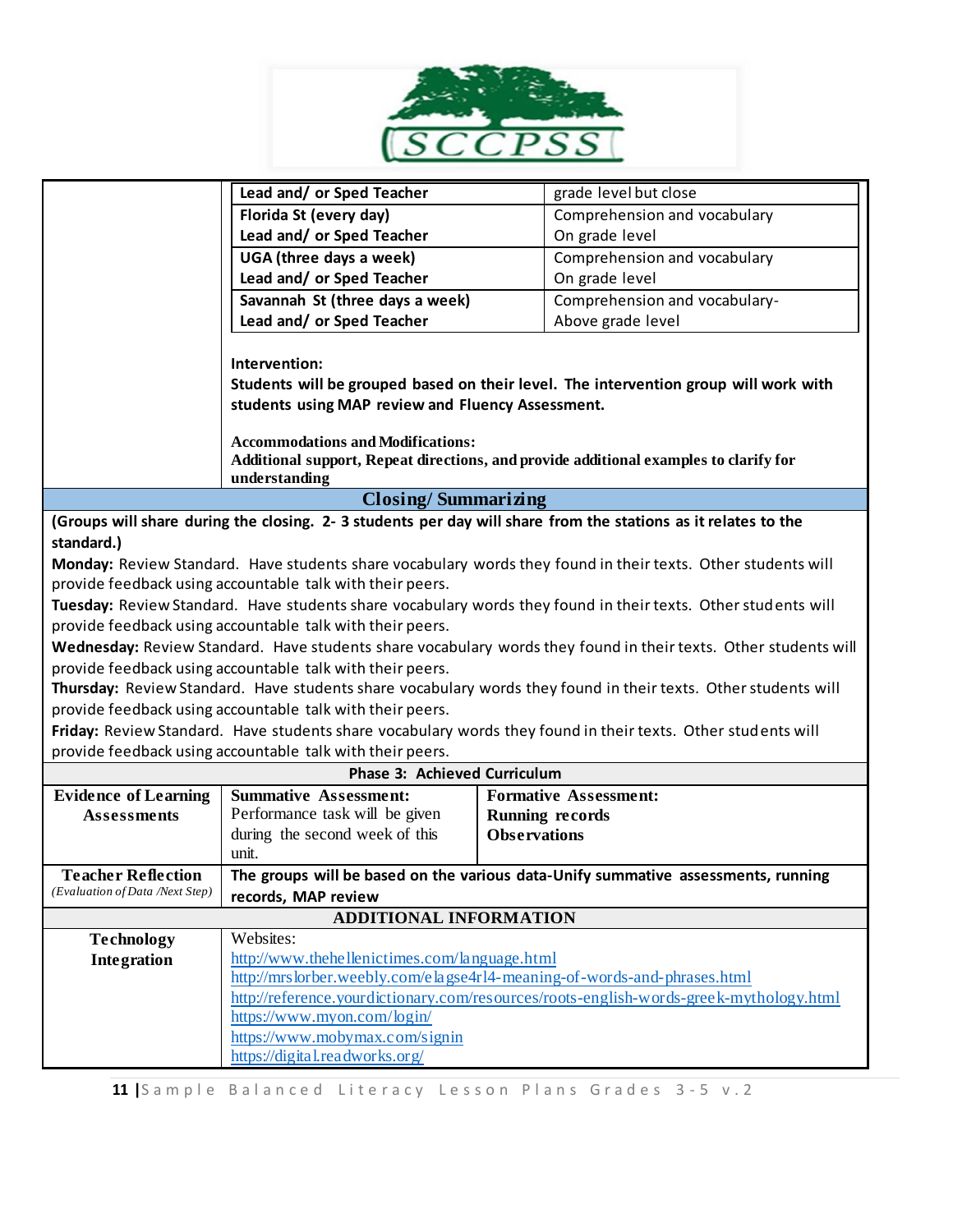

|                           | https://readtheory.org/auth/login<br>Comments: Students will use the various websites during the rotation.                               |  |  |
|---------------------------|------------------------------------------------------------------------------------------------------------------------------------------|--|--|
| <b>Home work</b>          | Read at least 20 minutes daily.                                                                                                          |  |  |
| <b>Material/Resources</b> | Read aloud, charts, leveled readers, independent texts, reader's notebook, Items for<br>stations (based on the activity in each station) |  |  |
| Other/key terms           | allude/allusion<br>mythology<br>context                                                                                                  |  |  |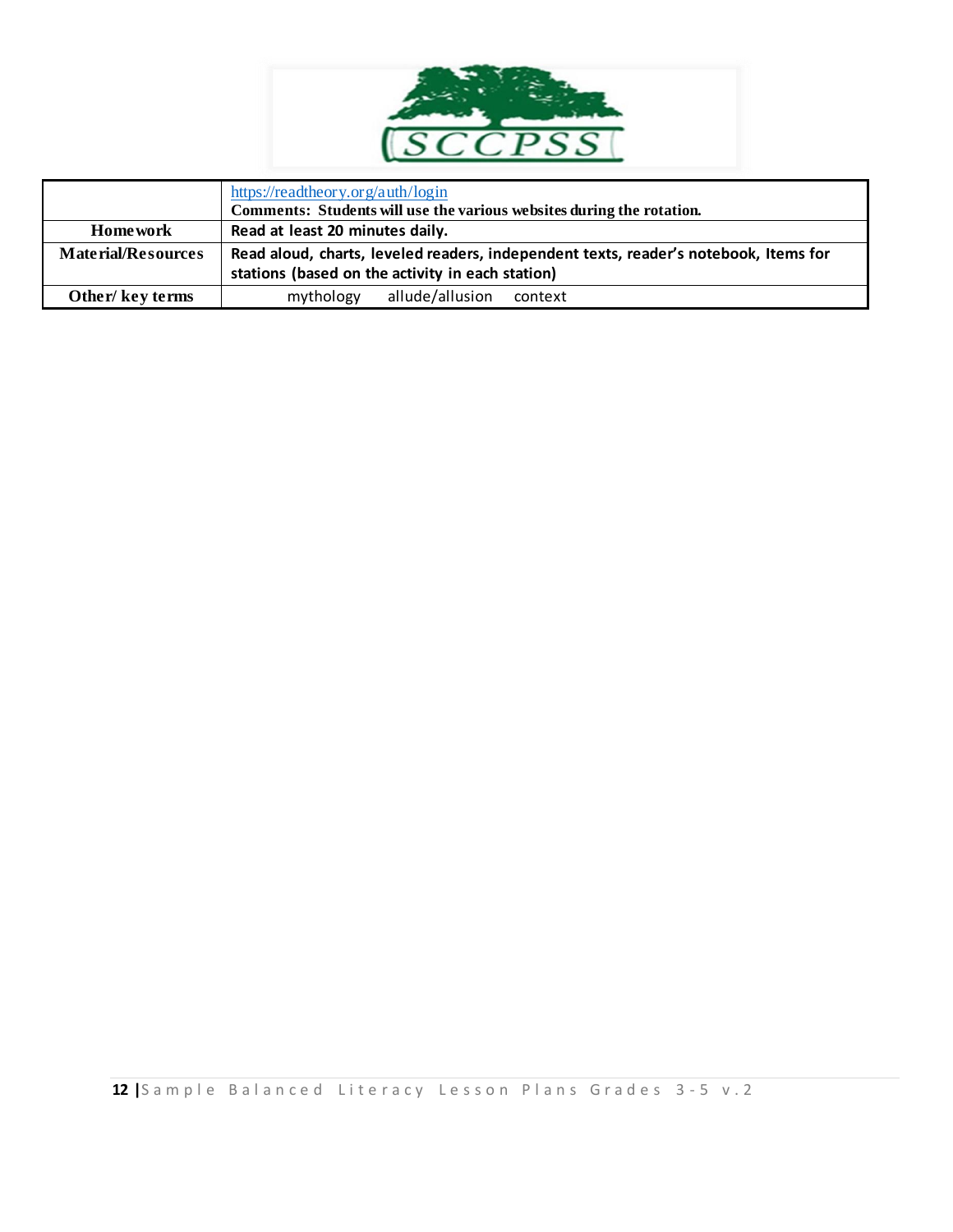

## WRITING WORKSHOP

**Phase 1:** Intended Curriculum

**Week of: September 11-15, 2017 ENGLISH LANGUAGE ARTS** – 4TH GRADE

#### **Standards and Elements:**

ELAGSE4W2: *Write informative/explanatory texts to examine a topic and convey ideas and information clearly* ELAGSE4W5-8

ELAGSE4L1-2

**Learning Targets:** *(What does the teacher expect the students to know, understand and be able to do?)*

I can write an informative/ explanatory text.

I can examine a topic.

I can convey ideas and information.

I can inform the reader about the topic.

I can include details that add information, support key ideas, and help the reader make connections.

| <b>Phase 2: Delivered Curriculum</b> |                                                                                          |  |  |  |
|--------------------------------------|------------------------------------------------------------------------------------------|--|--|--|
| <b>Activator</b>                     | Monday: page 86                                                                          |  |  |  |
|                                      | Using the Scoring Guide, have a brief discussion about organization.                     |  |  |  |
|                                      | Tuesday: page 88                                                                         |  |  |  |
|                                      | Whole class Warm up Activity                                                             |  |  |  |
|                                      | Wednesday:                                                                               |  |  |  |
|                                      | Remind students of the key quality, Creating the Lead.                                   |  |  |  |
|                                      | Thursday:                                                                                |  |  |  |
|                                      | Show video clip of journalist. - Traitspace                                              |  |  |  |
|                                      | http://www.cnn.com/2010/HEALTH/06/21/bigfoot.psychology.monsters/ - article              |  |  |  |
|                                      | If video clip is not available, have an open discussion about how the article.           |  |  |  |
|                                      | Friday:                                                                                  |  |  |  |
|                                      | Reflect on what they've learned about creating the lead. (refer to previous charts) Turn |  |  |  |
|                                      | and Talk                                                                                 |  |  |  |
| <b>Mini Lesson</b>                   | Monday: pages 86-87                                                                      |  |  |  |
|                                      | Begin with decomposing the standard. Project the benchmark papers. Read them aloud       |  |  |  |
|                                      | and invite comments. Compare the two writings with the students.                         |  |  |  |
|                                      | Introduce- (A Strong Start)                                                              |  |  |  |
|                                      | Tuesday: pages 88-89                                                                     |  |  |  |
|                                      | <b>Convention Focus- Checking Spelling</b>                                               |  |  |  |
|                                      | High Frequency Words/ Spelling pattern words                                             |  |  |  |
|                                      | Tips for Teaching Spelling                                                               |  |  |  |
|                                      | Wednesday: page 90                                                                       |  |  |  |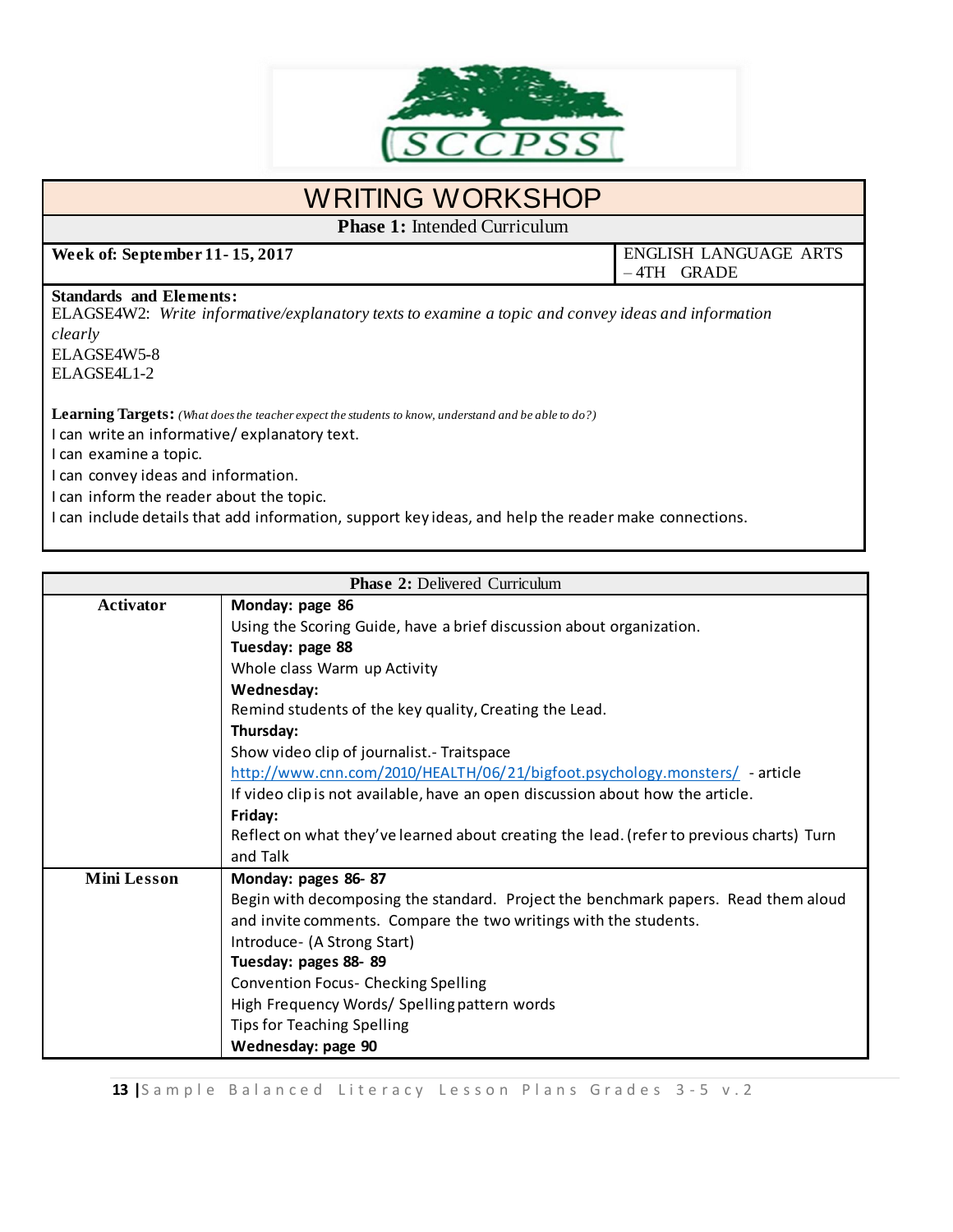

|                          | Differentiated Small Groups- #2-4                                                                                                                                                           |  |  |
|--------------------------|---------------------------------------------------------------------------------------------------------------------------------------------------------------------------------------------|--|--|
|                          | Thursday: page 92-93                                                                                                                                                                        |  |  |
|                          | *mentor text if available-Bigfoot Article (use the web link from the activator)                                                                                                             |  |  |
|                          | Introduce-                                                                                                                                                                                  |  |  |
|                          | Explore-Complete 1-3                                                                                                                                                                        |  |  |
|                          | Friday: page 94                                                                                                                                                                             |  |  |
|                          | One- on One Conference Review                                                                                                                                                               |  |  |
|                          | Partner Spelling Check                                                                                                                                                                      |  |  |
| <b>Work Session</b>      | Monday: page 87                                                                                                                                                                             |  |  |
|                          | Explore- Technique and examples<br><b>Writing Folder Application</b>                                                                                                                        |  |  |
|                          |                                                                                                                                                                                             |  |  |
|                          | Independent Writing                                                                                                                                                                         |  |  |
|                          | Tuesday: page 89                                                                                                                                                                            |  |  |
|                          | Student's Own Work- checking spelling                                                                                                                                                       |  |  |
|                          | Finish Warm Up Activity                                                                                                                                                                     |  |  |
|                          | Wednesday: pages 90-91                                                                                                                                                                      |  |  |
|                          | When Students are not in groups page 91                                                                                                                                                     |  |  |
|                          | Group A (Beginning)                                                                                                                                                                         |  |  |
|                          | Group B (Middle)                                                                                                                                                                            |  |  |
|                          | Group C (High)                                                                                                                                                                              |  |  |
|                          | Thursday: page 93                                                                                                                                                                           |  |  |
|                          | Explore-Complete 4-6                                                                                                                                                                        |  |  |
|                          | <b>Writing Folder Application</b>                                                                                                                                                           |  |  |
|                          | Independent Writing-Informative/Explanatory Unit Project                                                                                                                                    |  |  |
|                          | Friday: page 94                                                                                                                                                                             |  |  |
|                          | One- on- One Conference                                                                                                                                                                     |  |  |
|                          | The Quick Stop, The Stop and Chat, The Stop and Stay                                                                                                                                        |  |  |
| <b>Closing/Summarize</b> | Monday: page 87                                                                                                                                                                             |  |  |
|                          | Wrap Up- Discussion with students                                                                                                                                                           |  |  |
|                          | Tuesday:                                                                                                                                                                                    |  |  |
|                          | Review Spelling patterns- What are the different ways to make the /er/ sound.                                                                                                               |  |  |
|                          | Wednesday:                                                                                                                                                                                  |  |  |
|                          | Discussion about the Journalist question sheet.                                                                                                                                             |  |  |
|                          | Thursday: page 93                                                                                                                                                                           |  |  |
|                          | Wrap- Up- Strong Start techniques                                                                                                                                                           |  |  |
|                          | Friday: page 94                                                                                                                                                                             |  |  |
|                          | Whole class reflection-                                                                                                                                                                     |  |  |
| <b>Differentiation</b>   | Groupings:                                                                                                                                                                                  |  |  |
| <b>Based on Data</b>     | This is a whole group activity.                                                                                                                                                             |  |  |
|                          | There are components of these lessons that are small group as well as independent work.<br>Only if there are two adults in the classroom: The class can be divided into two groups based on |  |  |
|                          | needs of the students. Group A- Lead Teacher and Group B- Sped teacher/support                                                                                                              |  |  |
|                          | <b>Accommodations and Modifications:</b>                                                                                                                                                    |  |  |